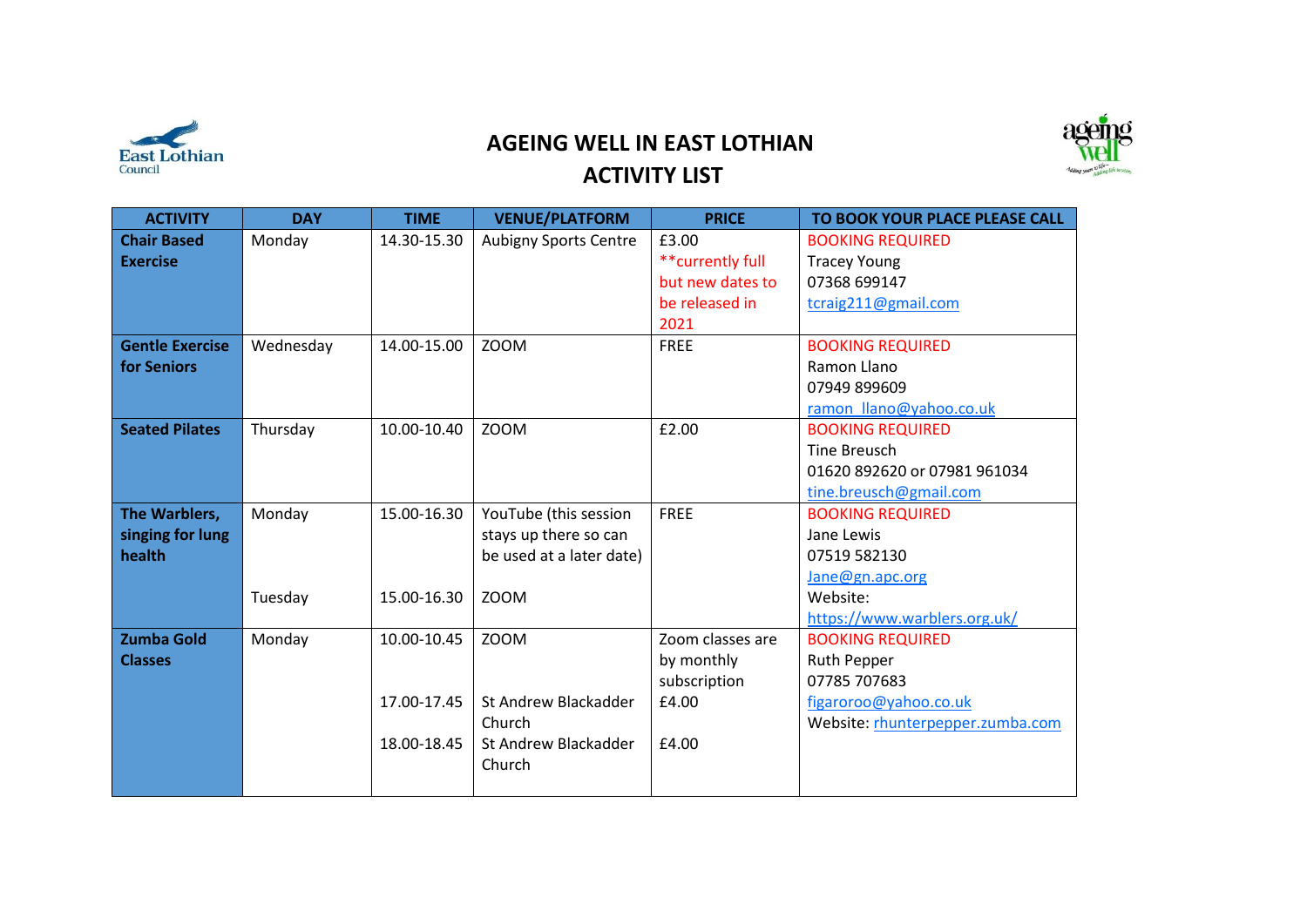|                        | Tuesday   | 9.30-10.15  | Aberlady Village Hall       | £4.00                 |                                |
|------------------------|-----------|-------------|-----------------------------|-----------------------|--------------------------------|
|                        |           | 17.30-18.15 | <b>ZOOM</b>                 |                       |                                |
|                        |           |             |                             |                       |                                |
|                        | Wednesday | 10.00-10.45 | <b>Gullane Village Hall</b> | £4.00                 |                                |
|                        |           | 11.15-12.00 | Aberlady Village Hall       | £4.00                 |                                |
|                        |           | 17.30-18.15 | <b>ZOOM</b>                 |                       |                                |
|                        |           |             |                             |                       |                                |
|                        | Thursday  | 9.45-10.30  | <b>East Linton</b>          | £4.00                 |                                |
|                        |           |             | <b>Community Hall</b>       |                       |                                |
|                        |           | 11.30-12.15 | <b>ZOOM</b>                 |                       |                                |
| <b>Spine Opening</b>   | Wednesday | 9.30-10.30  | <b>ZOOM</b>                 | £4.00                 | <b>BOOKING REQUIRED</b>        |
| <b>Pilates</b>         |           | 10.45-11.45 | <b>ZOOM</b>                 | (Classes to be paid   | Maureen Evans                  |
|                        |           |             |                             | in blocks. If this is | 01620 248861                   |
|                        |           |             |                             | not affordable,       | maureen@completemovement.co.uk |
|                        |           |             |                             | Maureen will          |                                |
|                        |           |             |                             | allow you to pay      |                                |
|                        |           |             |                             | per class)            |                                |
| <b>Gentle Yoga For</b> | Thursday  | 15.15-16.00 | <b>ZOOM</b>                 | Book 10 classes       | <b>BOOKING REQUIRED</b>        |
| Everyone-              |           |             |                             | for £30.00, plus      | Sue Northrop                   |
| <b>Seated Yoga</b>     |           |             |                             | freebies              | 07727883881                    |
|                        |           |             |                             |                       | Suemnorthop@gmail.com          |
| <b>Gentle Yoga For</b> | Monday    | 16.30-17.30 | <b>ZOOM</b>                 | Book 10 classes       | <b>BOOKING REQUIRED</b>        |
| <b>Everyone</b>        |           |             |                             | for £30.00, plus      | Sue Northrop                   |
|                        |           |             |                             | freebies              | 07727883881                    |
|                        |           |             |                             | ** currently full     | Suemnorthop@gmail.com          |
| <b>Yoga Present -</b>  | Wednesday | 12.00-12.30 | <b>ZOOM</b>                 | FREE for those        | <b>BOOKING REQUIRED</b>        |
| <b>Meditation</b>      |           |             |                             | who attend other      | Sue Northrop                   |
|                        |           |             |                             | classes               | 07727883881                    |
|                        |           |             |                             |                       | Suemnorthop@gmail.com          |
| <b>Early Evening</b>   | Thursday  | 16.30-17.30 | <b>ZOOM</b>                 | Book 10 classes       | <b>BOOKING REQUIRED</b>        |
| Yoga                   |           |             |                             | for £30.00, plus      | Sue Northrop                   |
|                        |           |             |                             | freebies              | 07727883881                    |
|                        |           |             |                             |                       | Suemnorthop@gmail.com          |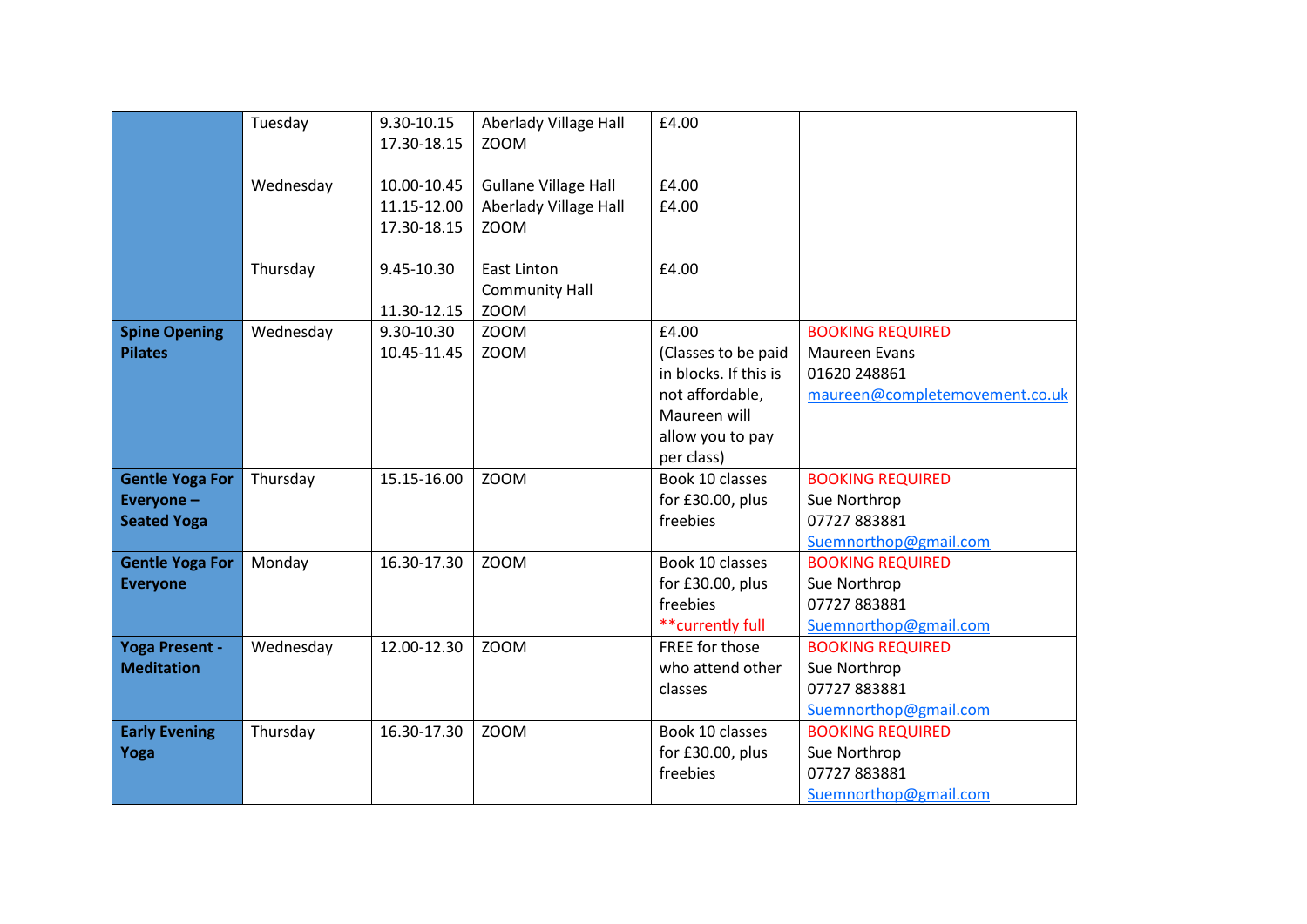| <b>Senior</b>          | Monday                    | 11.00-12.00 | Aberlady Village Hall      | £4.00                      | <b>BOOKING REQUIRED</b>            |
|------------------------|---------------------------|-------------|----------------------------|----------------------------|------------------------------------|
| Mo(ve)ments            | Wednesday                 | 10.45-11.45 | <b>ZOOM</b>                | £12.00 per                 | Andrea Mannion                     |
| (simple dance          |                           |             |                            | calendar month             | 07711 761165                       |
| exercise)              |                           |             |                            |                            | andrea.mannion@btinternet.com      |
|                        |                           |             |                            |                            | Website:                           |
|                        |                           |             |                            |                            | www.seniormomentsdance.co.uk       |
| <b>Mindfulness for</b> | Wednesday                 | 13.00-14.00 | <b>ZOOM</b>                | <b>FREE taster classes</b> | <b>BOOKING REQUIRED</b>            |
| better health          | $13^{th} + 20^{th}$ Jan   |             |                            | (Potential course          | Joyce Lukkes                       |
|                        | 2021                      |             |                            | tbc in February            | 07910 362324                       |
|                        | Thursday                  | 11.00-12.00 | <b>ZOOM</b>                | 2021)                      | joycemindfulness@gmail.com         |
|                        | $14^{th}$ + $21^{st}$ Jan |             |                            |                            |                                    |
|                        | 2021                      |             |                            |                            |                                    |
| Tai Chi &              | Thursday                  | 11.00-11.50 | <b>ZOOM</b>                | FREE 6 week block          | <b>BOOKING REQUIRED</b>            |
| <b>Wellbeing Class</b> | (Class starting           |             |                            |                            | Christine Dodson                   |
|                        | 14 <sup>th</sup> January  |             |                            |                            | 07769 835623                       |
|                        | 2021)                     |             |                            |                            | cadodson@btinternet.com            |
| <b>Walk &amp; Talk</b> | First                     | 10.00-11.00 | Outside The John Gray      | <b>FREE</b>                | <b>NO BOOKING REQUIRED</b>         |
|                        | Wednesday of              |             | Centre                     |                            | If you would like more info please |
|                        | each month                |             |                            |                            | contact Parvine, Ageing Well       |
|                        | (except Jan,              |             |                            |                            | Coordinator on                     |
|                        | July & Aug)               |             |                            |                            | pjazayeri@eastlothian.gov.uk or    |
|                        | (Class starting           |             |                            |                            | 07718 117585                       |
|                        | 3rd February              |             |                            |                            |                                    |
|                        | 2021)                     |             |                            |                            |                                    |
| <b>Nordic Walking</b>  | Thursday                  | 10.00-11.00 | <b>Outside The Aubigny</b> | FREE 6 week block          | <b>BOOKING REQUIRED</b>            |
| (Beginners &           | <b>BEGINNERS</b>          |             | <b>Sports Centre</b>       | (limited spaces)           | Parvine, Ageing Well Coordinator   |
| <b>Advanced)</b>       | (Class starting           |             |                            |                            | 07718 117585                       |
|                        | 4 <sup>th</sup> Feb)      |             |                            |                            | pjazayeri@eastlothian.gov.uk       |
|                        | Thursday                  | 14.00-15.00 | <b>Outside The Aubigny</b> | FREE 6 week block          |                                    |
|                        | ADVANCED                  |             | <b>Sports Centre</b>       | (limited spaces)           |                                    |
|                        | (Class starting           |             |                            |                            |                                    |
|                        | $4th$ Feb)                |             |                            |                            |                                    |